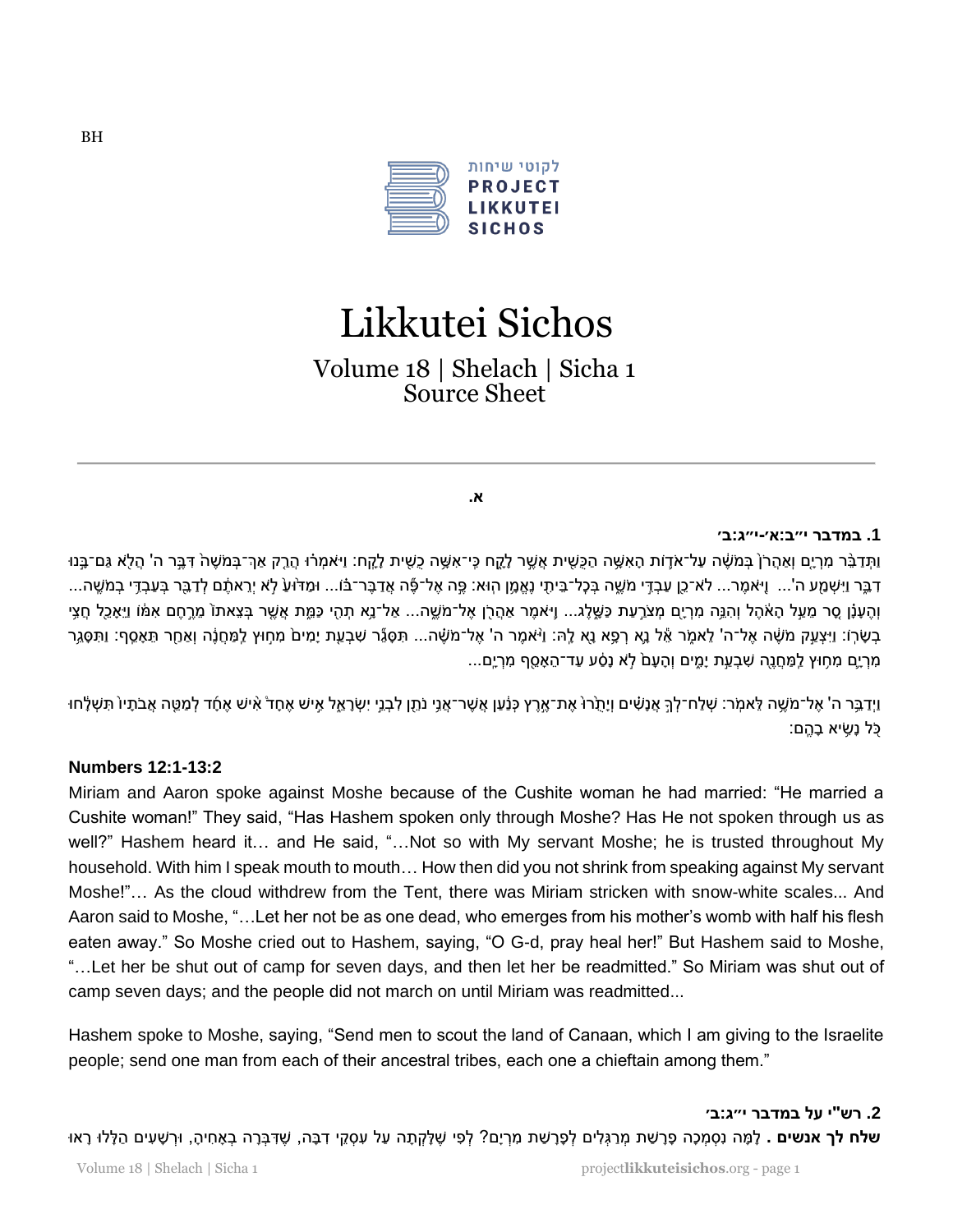וְּלֹא ל קְּ חּו מּוס ר )תנחומא (:

# **2. Rashi on Numbers 13:2**

SEND THOU MEN — Why is the section dealing with the spies put in juxtaposition with the section dealing with Miriam's punishment? To show the grievousness of the spies' sin: because she (Miriam) was punished on account of the slander which she uttered against her brother, and these sinners witnessed it and yet they did not take a lesson from her.

**ב.** 

# **.3 שמות ד׳ :ו׳**

וַיْאמֶרْ יְהֹוָה לֹו עוֹד הֶבֵא־נֶא יֶדְךָּ בְּחֵיקֶךְ וַיָּבֵא יָדָו בְּחֵיקֶו וַיּוֹצִאָּהּ וְהִנֵּה יָדָו מְצֹרַעַת כַשֶּׁלֶג: ר**ש"י: מצרעת כשלג .** דֵּרֵךְ צָרַעַת לְהִיוֹת לְבָנָה – "וְאִם בַּהֶרֵת לְבָנָה הִיא" (ויקרא י"ג); אַף בָּאוֹת זֵה רָמַז לוֹ שֵׁלָּשׁוֹן הָרָע סִפֵּר בְּאָמְרוֹ לֹא יַאֲמִינוּ לִי, לְפִיכָךְ הִלְּקָהוּ בְצָרַעַת, כְּמוֹ שֵׁלָּקְתָה מִרְיָם עַל לְשׁוֹן הָרָע (שבת צ"ז):

# **Exodus 4:6**

Hashem said to [Moshe] further, "Put your hand into your bosom." He put his hand into his bosom; and when he took it out, his hand was Leprous as snow!

Rashi: LEPROUS AS SNOW — It is the nature of leprosy to be white, and thus we read in reference to a leper, (Leviticus 13:4) "If the bright spot be white [in the skin of his flesh]". By this sign, too, he indicated that he had made a slanderous statement when he said, (v. 1) "But, behold, they will not believe me". Therefore He smote him with leprosy (Exodus Rabbah 3:13) even as Miriam was so smitten for the slander she had spoken (cf. Shabbat 97a).

#### **.4 רש"י על במדבר י״ד :ל״ו**

**וישבו וילינו עליו.** ...כל הוצאת דבה לשון חינוך דברים שמלקיחים לשונם לאדם לדבר בו כמו )שיר ז , י (דובב שפתי ישנים וישנה לטובה וישנה לרעה לכך נאמר כאן מוציאי דבת הארץ רעה שיש דבה שהיא טובה :

# **Rashi on Numbers 14:36**

…Wherever the phrase דבה הוציא occurs it denotes instructing to speak — that people teach their way of speaking to a person that he may speak it (cf. Rashi on 23:31). Similar is, (Song 7:10) "causing the lips of those who are asleep to speak." (דובב, There may be one (a דבה, "an utterance") for good, or there may be one for evil: and it is for this reason that it states here, "[even those men] that made the people utter evil speech about the Land", because, as I have stated, there is a דבה which may be termed good.

#### **.5 דברים י״א: ב׳**

ֶוִידַעְתָּם הַיּוֹם כִּי | לְא אֶת־בְּנֵיכֶם אֲשֶׁר לְא־יָדָעוּ וַאֲשֵׁר לֹא־רָאוּ אֶת־מוּסֵר ה' אֱלֹקֵיכֵם אֶת־גַּדְלֹוֹ אֶת־יָדוֹ הַחֲזָקָה וּזְרֹעוֹ הַנָּטוּיֶה:

#### **Deuteronomy 11:2**

Take thought this day that it was not your children, who neither experienced nor witnessed the lesson of Hashem your G-d— His majesty, His mighty hand, His outstretched arm;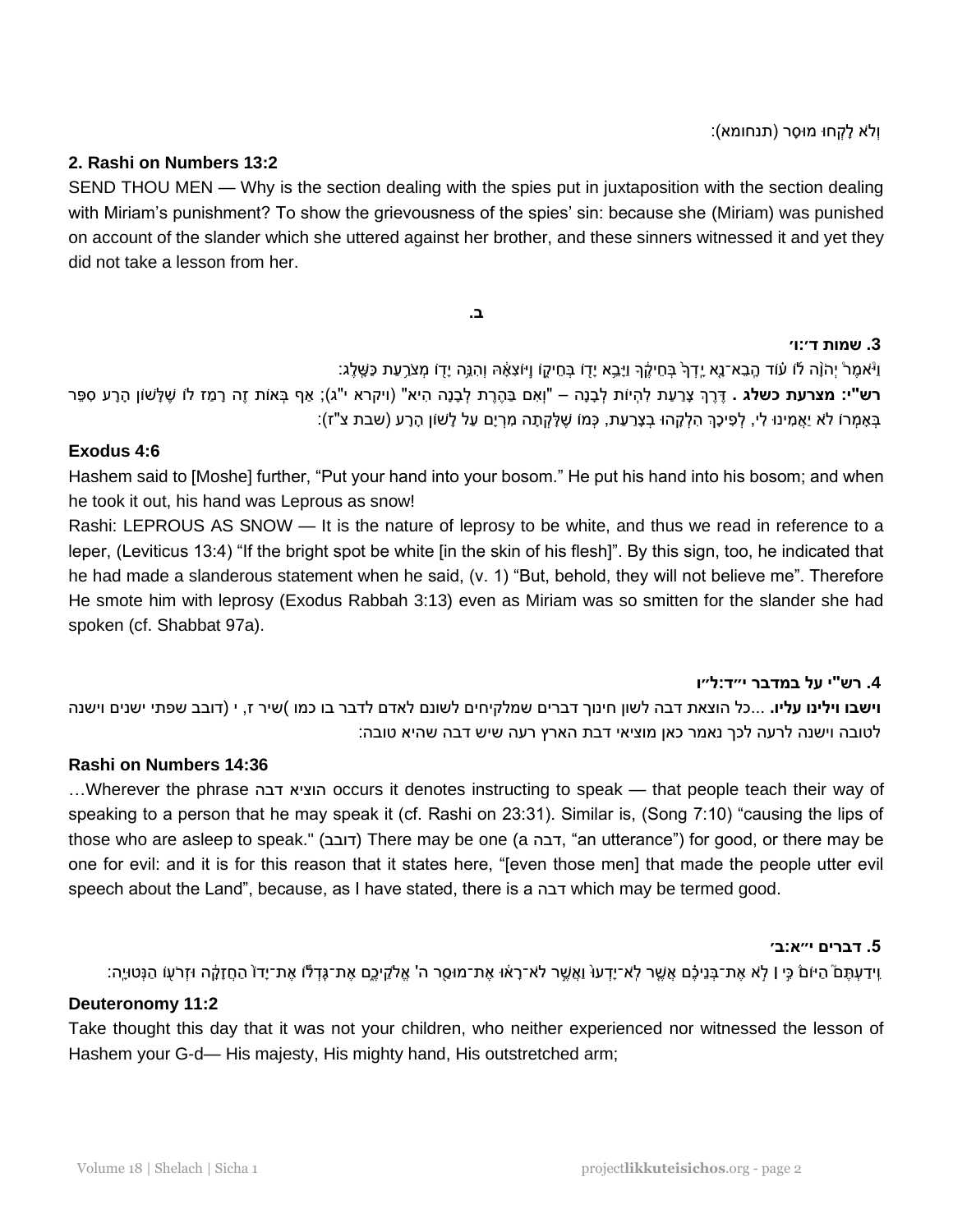#### **.6 במדבר י״ג:י״ז -כ׳**

וַיִּשְׁלֵח אֹתָם מֹשֶׁה לָתְוּר אֶת־אֶרֶץ כְּנֶעַן וַיֹּאמֶר אֲלֵהֶם עֲלִוּ זֶה בַּנָּ֫גֶב וַעֲלִיתֶם אֶת־הָמֶר׃ וּרְאִיתֵם אֶת־הָאָרֶץ מַה־הֶוּא וְאֶת־הָעָם הַיֹּשֵׁב עָלֵיהָ הֶחָזֶק הוּא הֲרָפֶּה הַמְעַט הְוּא אִם־רֶב׃ וּמֶה הָאָרֵץ אֲשֶׁר־הוּא יֹשֵׁב בָּה הֵטוֹבֶה הֶוא אִם־רָעֶה וּמֶה הֱעָרִים אֲשֶׁר־הוּא יוֹשֵׁב ּבְּהֶ֫הָ הַבְּמְחֲנֶים אֶם בְּמִבְצָרֵים: וּמֶה הָ֫אָُרֶץ הַשְּׁמֵנָּה הָוא אִם־רָ†ָה הֲיֵש־בֶּהּ עֵץ אִם־אֵיִן...

#### **Numbers 13:17-20**

When Moshe sent them to scout the land of Canaan, he said to them, "Go up there into the Negeb and on into the hill country, and see what kind of country it is. Are the people who dwell in it strong or weak, few or many? Is the country in which they dwell good or bad? Are the towns they live in open or fortified? Is the soil rich or poor? Is it wooded or not?

#### **.7 במדבר י״ג:כ״ה-י״ד: ה׳**

וַיָּשֻׁבוּ מִתְּוּר הָאָרֶץ... וַיּאמְרֹוּ בָּאנוּ אֶל־הָאָרֶץ אֲשֶׁר שְׁלַחְתֶּנוּ וְגַֿם זָבַּת חָלֶב וּדְבַשׁ הֶוא וְזֶה־פִּרְיֶהּ: אֱפֶס כִּי־עַז הָעָם הַיּשֵׁב בָּאָרֶץ וְהֵעָרִים בַּצַרְוֹת גִּדֹלֹת מָאֹד... וַיֵּהַס כָּלֶב אֶת־הָעֶם אֶל־מֹשֶׁה וַיֹּאמֶר עָלָה נַעֲלֶה וְיָרֵשָׁנוּ אֹתָה כֶּי־יָכָוֹל נוּכָל לָהּ: וְהָאֲנָשִׁים אֲשֶׁר־עָלוּ עִמּוֹ אֶמְרֹוּ לָא נוּכַל לַעֲלוֹת אֶל־הָעֶם כִּי־חָזֶק הוּא מִמֵּנּוּ... וְשֶׁם רָאִינוּ אֶת־הַנְפִילֵים בְּנֵי עֲנָק מִן־הַנִּפְלֵים וַנְהָי בְעִינִינוּ כְּחֲגָבִים וְכֵן הָיִינוּ ַבְּעִינֵיהֵם: וַתִּשָּׂא כָּל־הֶעֶדָה וַיִּתְנוּ אֶת־קוֹלֶם וַיִּבְנּוּ הָעֶם בַּלֵּיִלְה הַהְוּא: וַיִּלְּנוּ עַל־מֹשֶׁה וְעַל־אַהַרוֹ כָּל בְּנֵי יִשְׂרָאֱל וַיֹּאמְרוּ אֲלֵהֶם כָּל־ הַעֲדָה לו-מַתְנוֹ בָּאֱרֶץ מִצְרַיִם אַו בַּמִּדְבֵר הַזֶּה לו-מַתְנוּ: וְלָמֶה יְהֹוֶה מֶבִיא אֹתָנוּ אֶל־הָאָרֶץ הַזאת לְנִפְּל בַּחֲרֶב נָשֶׁינוּ וְטַפֶּנוּ יְהִיוּ לְבֵז ֿהֲלָוֹא טֶוֹב לָנוּ שִׁוּּב מִצְרֶיְמָה: וַיֹּאמְרָוּ אִישׁ אֶל־אָחֶיו נִתְּנֶה רָאשׁ וְנָשִׁוּבָה מִצְרֶיִמָּה

# **Numbers 13:25-14:5**

They returned from scouting the land… This is what they said: "We came to the land you sent us to; it does indeed flow with milk and honey, and this is its fruit. However, the people who inhabit the country are powerful, and the cities are fortified and very large… Caleb hushed the people before Moshe and said, "Let us by all means go up, and we shall gain possession of it, for we shall surely overcome it." But the men who had gone up with him said, "We cannot attack that people, for it is stronger than we…. we saw the Nephilim there—the Anakites are part of the Nephilim—and we looked like grasshoppers to ourselves, and so we must have looked to them." The whole community broke into loud cries, and the people wept that night. All the Israelites railed against Moshe and Aaron. "If only we had died in the land of Egypt," the whole community shouted at them, "or if only we might die in this wilderness! Why is Hashem taking us to that land to fall by the sword? Our wives and children will be carried off! It would be better for us to go back to Egypt!" And they said to one another, "Let us head back for Egypt."

**ד.** 

#### **.8 במדבר י׳: ל״ה -י״א: א׳**

וַיְהָי בִּנְסָעַ הָאָרֶן וָיֹאמֶר מֹשֶׁה קוּמֶה l ה' וְיָפָצוֹ אָיְבֶיךָ וְיָגֵסוּ מְשֹׁנְאֶיךָ מִפָּנֵיךְ: וּבְנֵחָה יאמֶר שוּבָה ה' רְבָבות אַלְפֵי יִשְׂרָאָל: ε {פ} וַיְהָי ָּנֶׁעָּם כְּמִתְאָנְנִִים רֵע בְּאָזְנֵי ה' וַיִּשְׁמֵע ה' וַיִּחַר אַפּׁוֹ וַתִּבְעַר־בָּם אֵשׁ ה' וַתְּאכַל בִּקְצֵה הַמֵּחֲנֵה:

# **Numbers 10:35-11:1**

When the Ark was to set out, Moshe would say: Advance, O LORD! May Your enemies be scattered, And may Your foes flee before You! And when it halted, he would say: Return, O LORD, You who are Israel's myriads of thousands! The people took to complaining bitterly before Hashem. Hashem heard and was incensed: a fire of Hashem broke out against them, ravaging the outskirts of the camp.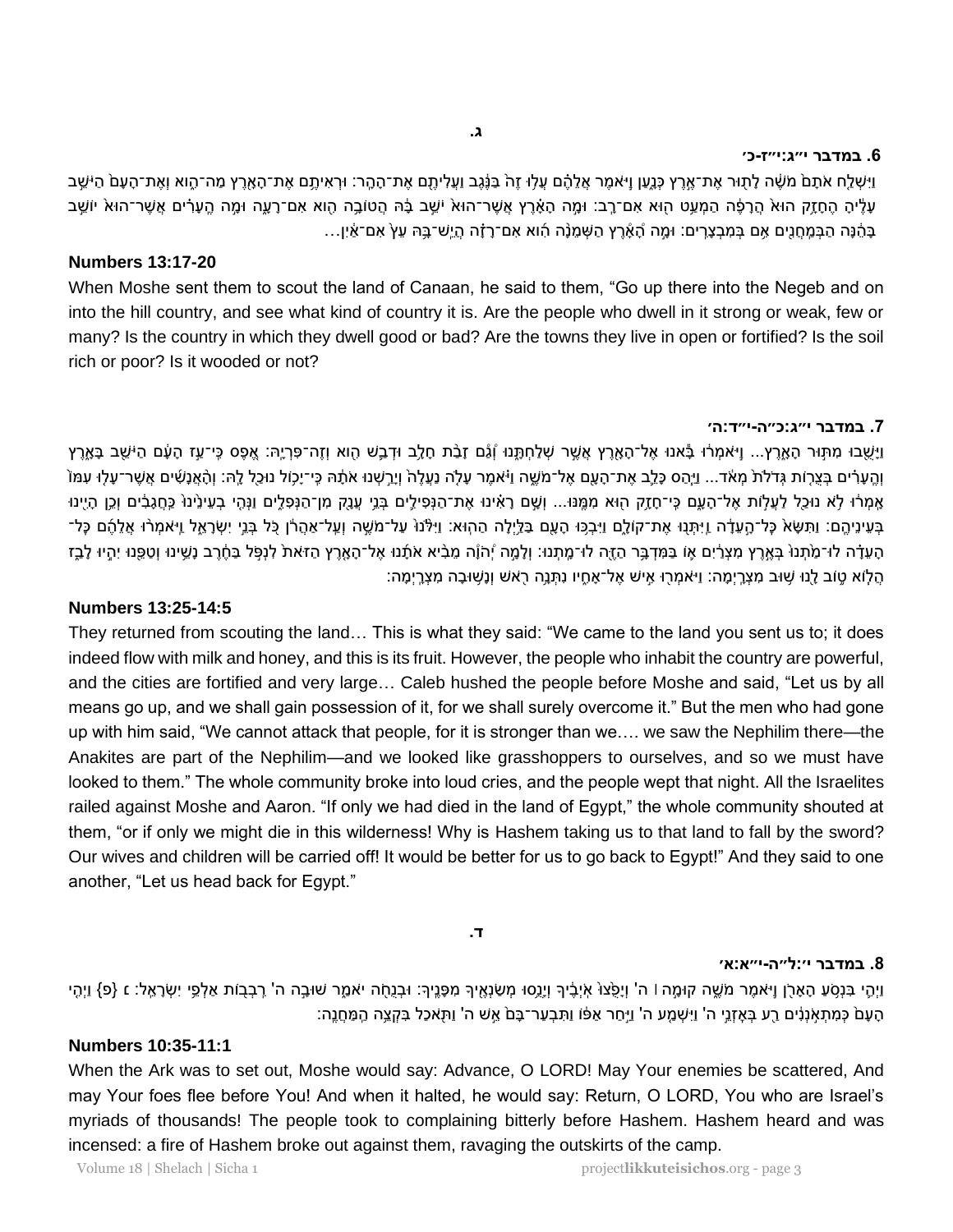# **.9 רש"י על במדבר י״ב: ט״ו**

**והעם לא נסע .ז**ֶה הַכָּבוֹד חָלָק לָהּ הַמֶּקוֹם בִּשְׁבִיל שָׁעָה אַחַת שֶׁנְתְעַכְּבָה לְמֹשֶׁה כְּשֶׁהְשָׁלַךְ לַיְאוֹר, שֶׁנְּאֱמַר (שמות ב') "וַתֵּתַצַּב אֲחֹתוֹ מֵרַחֹק" וְגוֹ' (סוטה ט'):

# **Rashi on Numbers 12:15**

AND THE PEOPLE JOURNEYED NOT [TILL MIRIAM WAS BROUGHT IN] — This honour the Omnipresent showed her as a reward for the single hour she tarried for Moshe' sake when he was thrown into the river, as it is said, (Exodus 2:4) "And his sister placed herself afar off (i. e. she waited) [to know what would be done to him]".

#### **.10 במדבר י״ד :כ״ט -ל״ז**

בַּמַּדְבֵּר הַזֶּה יִפְלוּ פִגְרֵיכֶם וְכָל־פְקֵדֵיכֶם לְכָל־מִסְפַּרְכֶם מִבֵּן עֵשָׂרֵים שָׁנָה וְמָעָלָה... וُבְנֵיכֶם יְהִיּוּ רֹעֵים בַּמִּדְבָּר אַרְבָּעִים שָׁנָה וְנָשָׂאָוּ אֶת־זְנוּתֵיכֵם עַד־תֹּם פְגַרֵיכֵם בַּמִּדְבֵר: בַּמִסְפָּר הַיָּמִים אֲשֶׁר־תַּרְתֵּם אֶת־הַאֶּרֶץ אַרְבָּעֵים יוֹם יוֹם עֲשֶׁנָּה יוֹם לָשָׁנָה תִשָּׁאוּ אֶת־עֲוֹנִתִּיכֶם אַרְבָּעִים שָׁנֶה וַיִּדַעְתָּם אֶת־תְּנוּאָתָי... וְהָאֲנָשִׁים אֲשֶׁר־שָׁלֵח מֹשֶׁה לָתְוּר אֶת־הָאָרֶץ וַיָּשֶׁבוּ (וילונו) [וַיַּלֵּינוּ] עָלָיוֹ אֶת־כָּל־הֶעָדָה לְהוּצִיא ָדְבָּה עַל־הָאֶרֵץ: וַיָּמֻׂתוּ הֶאֲנָשִׁים מוֹצָאֵי דִבַּת־הָאָרֵץ רָעֶה בַּמַּגֵּפֶה לִפְנֵי ה':

# **Numbers 14:29-37**

In this very wilderness shall your carcasses drop. Of all of you who were recorded in your various lists from the age of twenty years up… while your children roam the wilderness for forty years, suffering for your faithlessness, until the last of your carcasses is down in the wilderness. You shall bear your punishment for forty years, corresponding to the number of days—forty days—that you scouted the land: a year for each day. Thus you shall know what it means to thwart Me… As for the men whom Moshe sent to scout the land, those who came back and caused the whole community to mutter against him by spreading calumnies about the land— those who spread such calumnies about the land died of plague, by the will of Hashem.

# **ו.**

# **.11 רש"י על במדבר י״ב: א׳**

**ותדבר מרים ואהרן.** ...וּמִנַּיִן הִיְתָה יוֹדַעַת מִרְיָם שֶׁפֶּרֶשׁ מֹשֶׁה מִן הָאִשָּׁה? רַבְּי נְתָן אוֹמֶר מִרְיָם הַיְתָה בִצַד צִפּוֹרָה בְּשָׁעָה שֶׁנְּאֵמֶר לְמֹשֶׁה אֶלְדָד וּמִידָד מִתְנַבְּאִים בַּמַּחֲנֵה, כֵּיוָן שֶׁשָּׁמִעָּה צִפּוֹרָה, אָמְרָה אוֹי לְנְשׁותֶיהֶן שֶׁל אֶלּוּ אִם הֶם נִזְקָקִים לְנְבוּאָה, שֶׁיְהִיוּ פוֹרְשִׁין מִנְּשׁוּתֵיהֶן כְּדֶרֶךְ שֶׁפֵּרֵשׁ בַּעְלִי מִמֶּנִּי, וּמִשָּׁם יָדְעָה מִרְיָם וְהִגִּידָה לְאַהֲרֹן; וּמַה מִרְיָם שֶׁלֹּא נִתְכַּוְּנָה לִגְנוּתוֹ כְּךְ נֶעֶנְשָׁה, קַל וָחֹמֶר לִמְּסַפֵּר בִּגְנוּתוֹ שֶׁל חֲבֵרוֹ... **על אדות האשה.** עַל אוֹדוֹת גֵּרוּשֶׁיהָ... **כי אשה כשית לקח**. מַה תַּ"ל? אֶלֶא יֵשׁ לְךָ אִשָּׁה נָאָה בְּיָפְיָה וְּא ין נ א ה בְּ מַ עֲש יה , בְּ מַ עֲש יה וְּלֹא בְּ י פְּ י ּה , אֲב ל זֹאת נ א ה בַ כֹל ... **כי אשה כשית לקח.** וְּעַת ה ג רְּ ש ּה:

# **Rashi on Numbers 12:1**

AND MIRIAM AND AARON SPAKE: …And whence did Miriam know that Moshe had separated himself from his wife (for this was the statement she made; cf. Rashi below)? R. Nathan answered: "Miriam was beside Zipporah When it was told to Moshe, 'Eldad and Medad are prophesying in the camp' (Numbers 11:27). When Zipporah heard this, she exclaimed, Woe to the wives of these if they have anything to do with prophecy, for they will separate from their wives just has my husband has separated from me!" It was from this that Miriam knew about it, and she told it to Aaron. Now what was the case with Miriam who had no intention to disparage him? She was punished thus severely! How much the more will this be so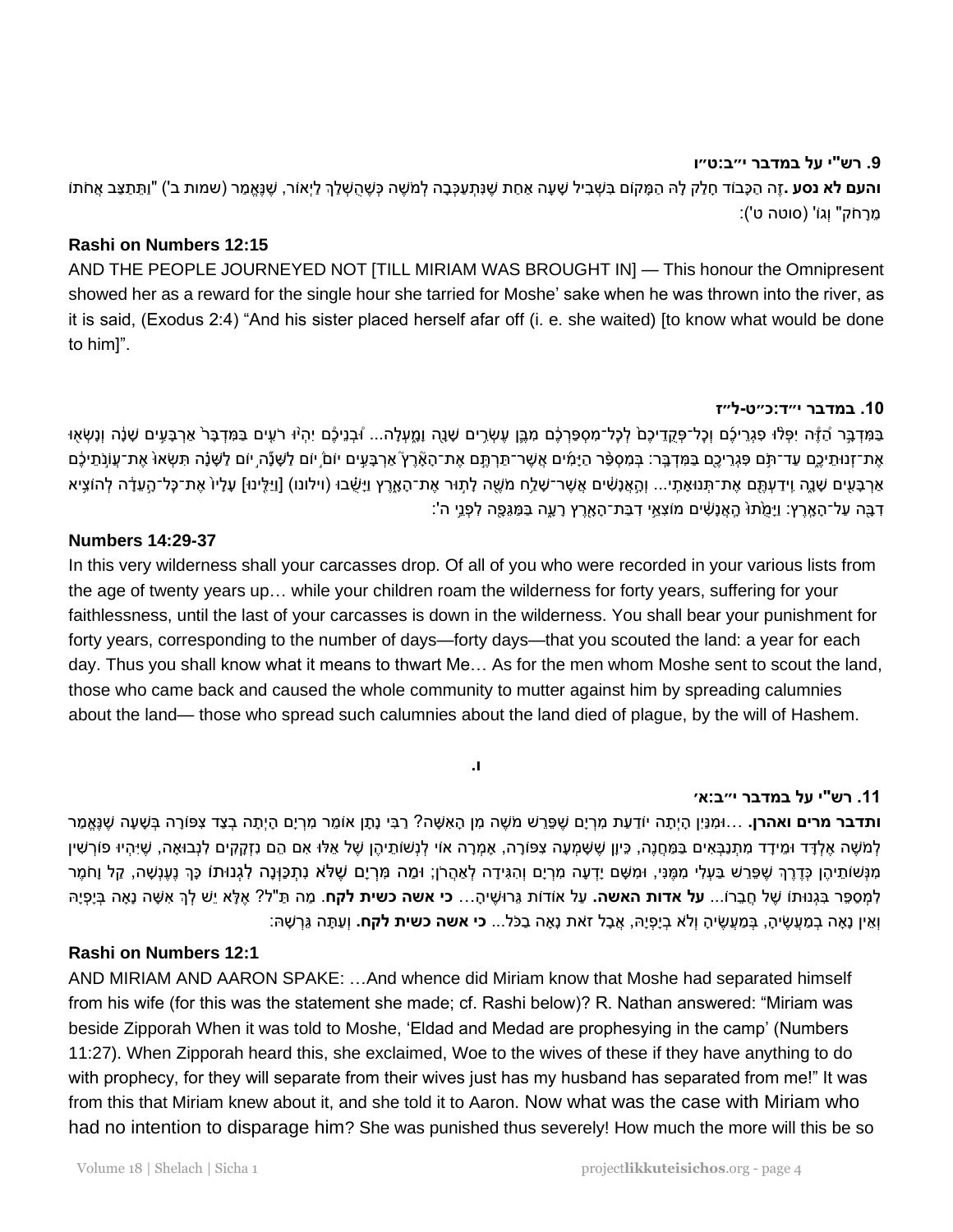in the case of one who intentionally speaks in disparagement of this fellow"!... BECAUSE OF THE [CUSHITE] WOMAN — Concerning her divorce… **for he had married a Cushite woman:** What does this [apparently superfluous clause] mean to say? You find a woman who is beautiful in appearance, but unpleasant in deed; [or a woman who is pleasant] in deed, but not of beautiful appearance. This one, however, was pleasant in every respect. [Therefore, she was called Cushite, as above.]… THAT HE HAD MARRIED A CUSHITE (a beautiful) WOMAN, and had now divorced her.

**ח.** 

# **.12 שמות ט״ו: ט״ו**

ָּאַז נִבְהֵלוֹ אַלּוּפֵי אֵדֹום אֵילֵי מוֹאָב ִיאחֲזֵמוֹ רֶעַד נָמֹּגוּ כָּל יֹשְׁבֵי כְנֶעַן:

# **Exodus 15:15**

Then the chieftains of Edom were startled; [as for] the powerful men of Moab, trembling seized them; all the inhabitants of Canaan melted.

**ט.** 

# **.13 קיצור שלחן ערוך כ״ט:כ׳**

צְרִיךְ הָאָדָם לְזָהֵר, שֶׁלֹּא לַעֲשׂות אִיזֶה דָּבָר, שֵׁיְכוֹלִין לַחְשֹׁד אוֹתו שֶׁעָשָׂה דְּבַר עֲבֵרָה, (אַף עַל פִּי שֶׁאֵינוֹ עוֹשֶׂה) כִּדְמָצִינוּ שֶׁהַכֹּהֵן הַתּוֹרֵם אֶת הַלְשִׁכָּה לֹא הָיָה נִכְנַס בְּבֶגֶד הֶעָשׂוּי. בְּעָנְיָן שֶׁיְכוֹלִין לְהַטְמִין בּוֹ אֵיזֶה דָּבָר, לְפִי שֶׁצָּרִיךָ הָאָדָם לָצֵאת יְדֵי הַבְּרִיּוֹת כְּדֶרֶךְ ּשֵׁ הוּא צָרִיךְ לְצֵאת יְדֵי הַמָּקוֹם בָּרוּךְ הוּא שֵׁנֵאֱמַר, וִהְיִיתֵם נְקְיִים מֵה' וּמִיִשְׂרָאֵל...

# **Kitzur Shulchan Arukh 29:20**

A person should be careful not to do anything which might cause [people] to suspect that he committed a sin, (even though he is not [actually] committing a sin), as we find that the *kohein* who removed the coins from the chamber did not enter [the chamber] in a garment that was fashioned in a way that something could be hidden in it, for a person must answer for his actions to his fellow man as he must answer to the Almighty, blessed is He, as it is said: "You will be innocent before G-d and Israel"…

#### **.14 שמות כ״ד: ד׳**

וַיָּכְתְּב מֹשֶׁה אֶת כָּל־דִּבְרֵי יְהֹוֶה וַיִּשְׁכֵּם בַּבֹּקֵר וַיָּבֵן מִזְבֵּחַ תַּחַת הָהָר וּשְׁתֵּים עֲשָׂרָה מַצֵּבָה לְשָׁנֵים עָשָׂר שִׁבְטֵי יִשְׂרָאֵל: ר**ש"י: ויכתב משה .** מִבְּרֵאשִׁית וְעַד מַתַּן תּוֹרָה, וְכָתַב מִצְוּוֹת שֶׁנִּצְטַוּוּ בְמָרָה:

# **Exodus 24:4**

Moshe then wrote down all the commands of Hashem. Early in the morning, he set up an altar at the foot of the mountain, with twelve pillars for the twelve tribes of Israel.

**Rashi: AND MOSHE WROTE** [ALL THE WORDS OF HASHEM] — from בראשית up to (but not including) the account of the Giving of the Torah and he wrote down the commandments that were given to them in Marah.